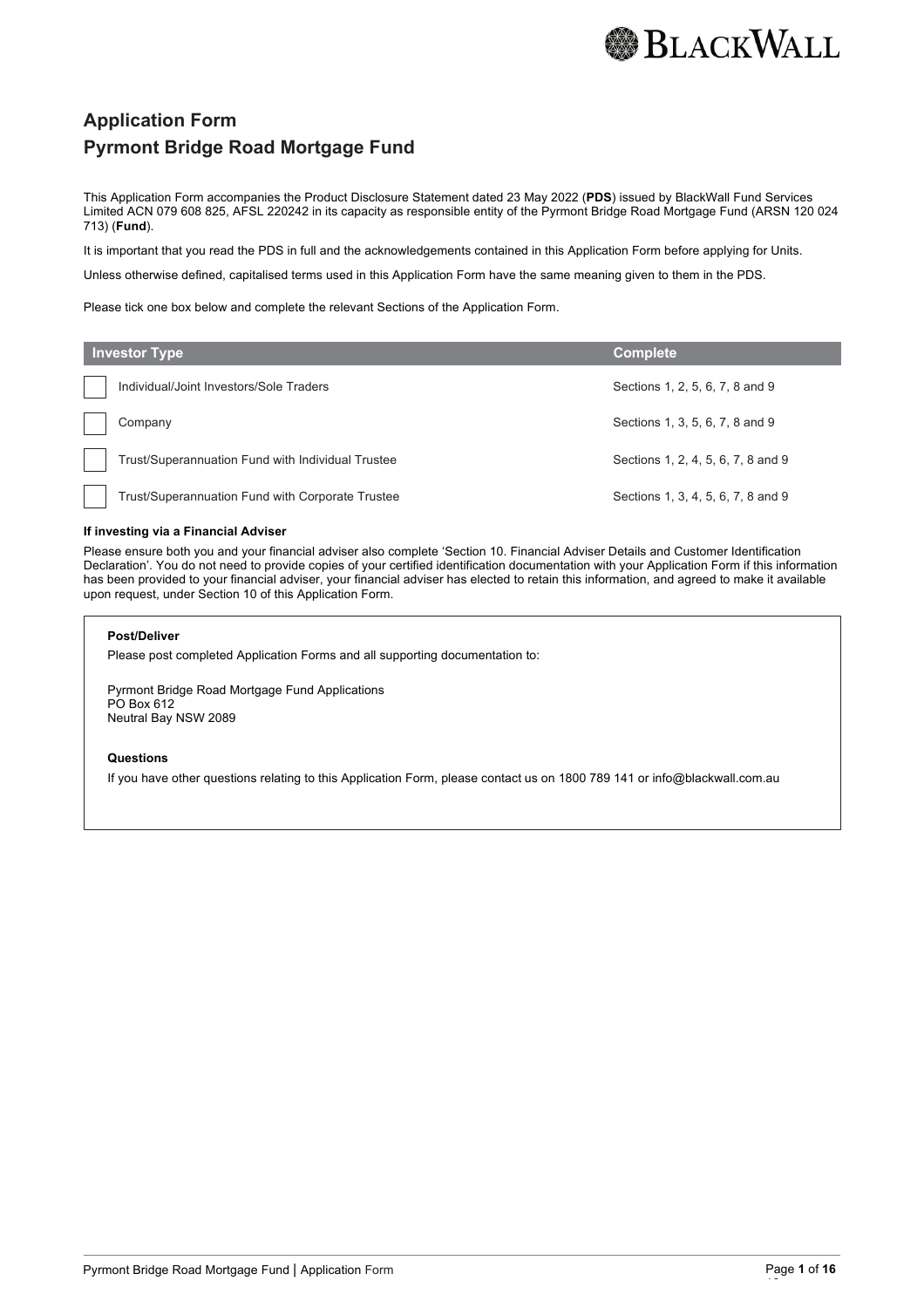## **1. INVESTMENT DETAILS**

| <b>DETAILS</b>                                                                                                                                                                                           |                         |                          |  |
|----------------------------------------------------------------------------------------------------------------------------------------------------------------------------------------------------------|-------------------------|--------------------------|--|
| I/we apply to invest in Units for the Pyrmont Bridge Road Mortgage Fund.<br>Amount: AUD<br>@ \$1.00 per Unit.                                                                                            |                         |                          |  |
| Please tick the box beside your chosen payment method and complete the required details.<br><b>Bpay</b><br>Biller code: 504191<br>Please contact info@blackwall.com.au to obtain your CRN.               |                         |                          |  |
| <b>Electronic Funds Transfer</b><br>Bank: National Australia Bank<br>Reference: 'Investor surname/company or trust'<br>Account Name: BlackWall Applications<br>BSB: 082 057<br>Account number: 155636601 |                         |                          |  |
| Date of Transfer                                                                                                                                                                                         | Reference Used          |                          |  |
|                                                                                                                                                                                                          |                         |                          |  |
| <b>Source of Investment Funds</b>                                                                                                                                                                        |                         |                          |  |
| Please identify the source of your investable assets or wealth:                                                                                                                                          |                         |                          |  |
| Gainful employment                                                                                                                                                                                       | Inheritance/gift        | <b>Business activity</b> |  |
| Superannuation savings                                                                                                                                                                                   |                         |                          |  |
| Other - please specify                                                                                                                                                                                   |                         |                          |  |
| What is the purpose of this investment?                                                                                                                                                                  |                         |                          |  |
| Savings                                                                                                                                                                                                  | Growth                  | Income                   |  |
| Retirement                                                                                                                                                                                               | <b>Business account</b> |                          |  |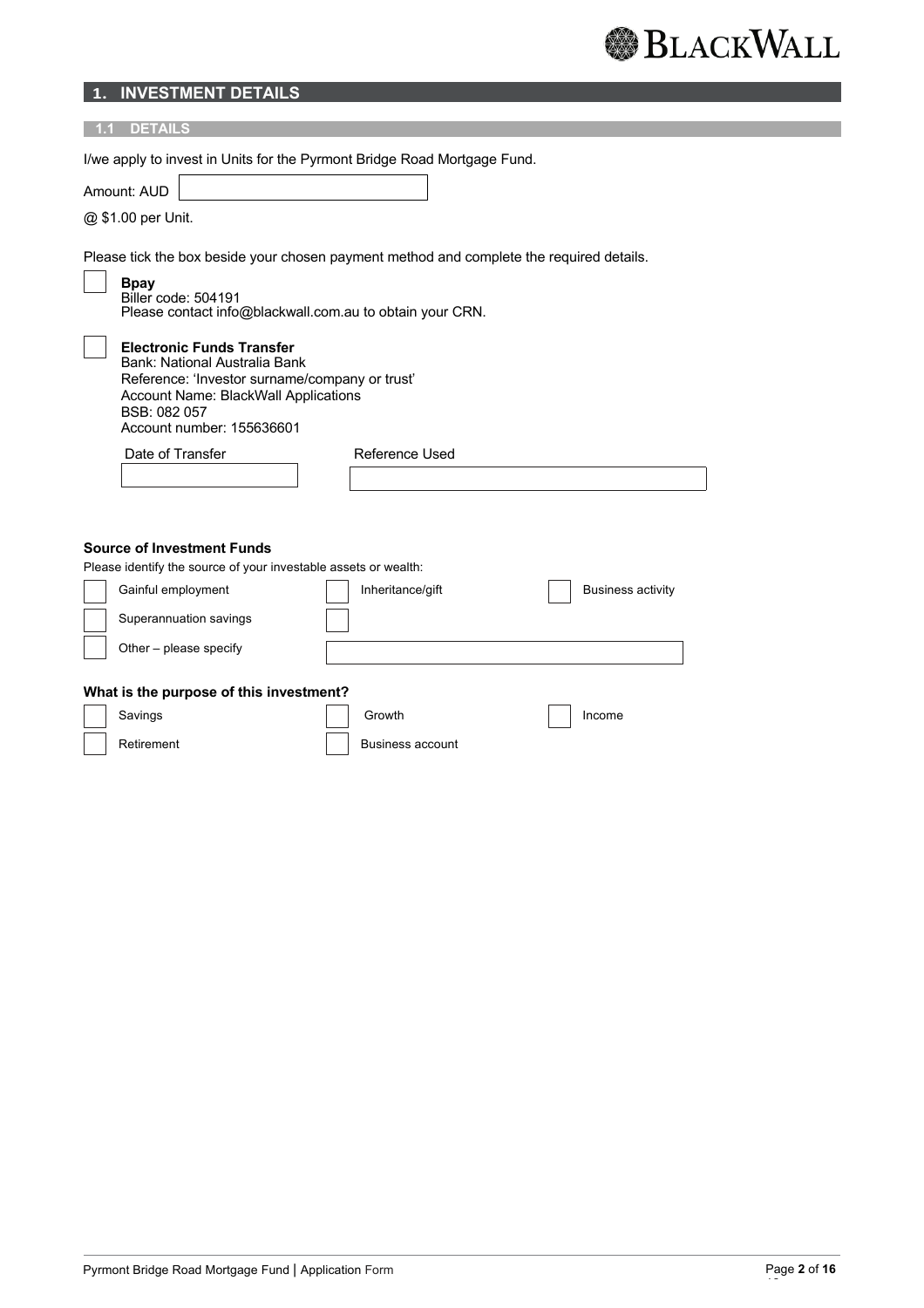

## **2. INDIVIDUAL/JOINT INVESTORS/SOLE TRADERS/INDIVIDUAL TRUSTEES**

Complete this section if you are investing in your own name, including as a sole trader.

## **2.1 INVESTOR DETAILS**

## **INVESTOR 1**

| Title                              |              | Date of Birth    |         |
|------------------------------------|--------------|------------------|---------|
| <b>Given Names</b>                 |              | Surname          |         |
| Place of Birth (City/Town)         |              | Country of Birth |         |
| Residential Address (not a PO Box) |              |                  |         |
| Suburb                             | <b>State</b> | Postcode         | Country |
| Email                              |              |                  |         |
| Mobile Number<br>Occupation        |              | Telephone        |         |
|                                    |              |                  |         |

**INVESTOR 2** (only applicable for joint investors)

| Title                              |       | Date of Birth       |
|------------------------------------|-------|---------------------|
| <b>Given Names</b>                 |       | Surname             |
| Place of Birth (City/Town)         |       | Country of Birth    |
| Residential Address (not a PO Box) |       |                     |
| Suburb                             | State | Postcode<br>Country |
| Email                              |       |                     |
| Mobile Number                      |       | Telephone           |
| Occupation                         |       |                     |
|                                    |       |                     |

If there are more than two individuals, please provide details and attach to this Application Form.

## **Politically Exposed Person (PEP)**

Are any of the Investors a PEP? Please refer to page 14 if you are unsure what PEP means.

Yes, please provide description of PEP's position.

No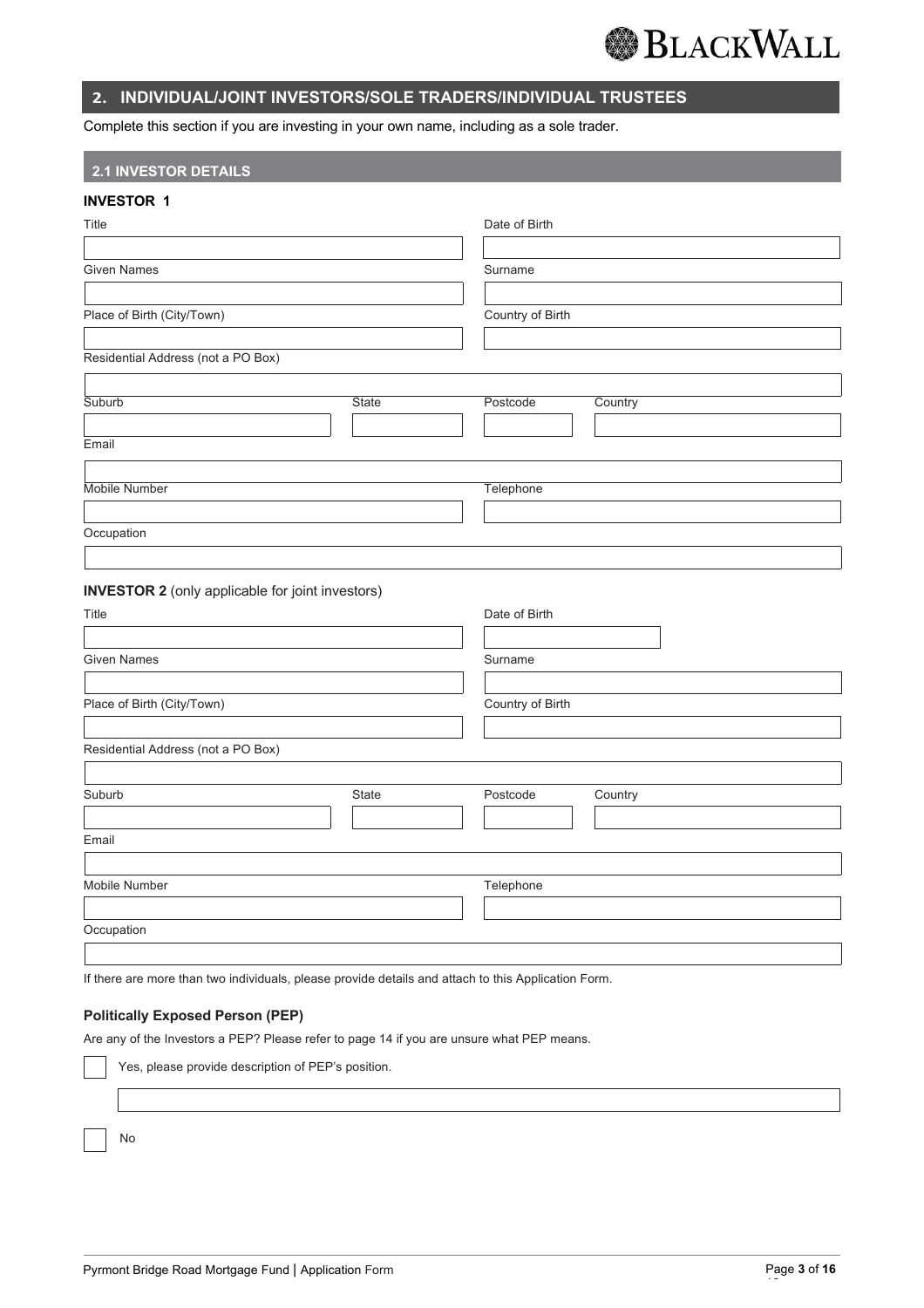

## **ADDITIONAL INFORMATION FOR SOLE TRADERS** (only applicable if applying as a Sole Trader)

| Full Business Name (if any)                                                                                                                                                                                                                                                                                                         |                       |                                      |                        |  |
|-------------------------------------------------------------------------------------------------------------------------------------------------------------------------------------------------------------------------------------------------------------------------------------------------------------------------------------|-----------------------|--------------------------------------|------------------------|--|
| Australian Business Number (if obtained)                                                                                                                                                                                                                                                                                            |                       |                                      |                        |  |
|                                                                                                                                                                                                                                                                                                                                     |                       |                                      |                        |  |
| Address of Principal Place of Business (not a PO Box). If same as residential address given above, mark 'As Above'.                                                                                                                                                                                                                 |                       |                                      |                        |  |
| Suburb                                                                                                                                                                                                                                                                                                                              | <b>State</b>          | Postcode                             | Country                |  |
|                                                                                                                                                                                                                                                                                                                                     |                       |                                      |                        |  |
| <b>IDENTIFICATION DOCUMENTS</b>                                                                                                                                                                                                                                                                                                     |                       |                                      |                        |  |
| To comply with Australia's Anti-Money Laundering and Counter-Terrorism Financing (AML/CTF) legislation, we must collect certain<br>information from prospective investors and their beneficial owners supported by ORIGINAL CERTIFIED COPIES of relevant identification<br>documents for all investors and their beneficial owners. |                       |                                      |                        |  |
| Please refer to page 15 for details of how to arrange certified copies. Please provide all documents in the proper format otherwise we<br>may not be able to process your application for investment.                                                                                                                               |                       |                                      |                        |  |
| Select one of the following options to verify each investor and Beneficial Owner.                                                                                                                                                                                                                                                   |                       |                                      |                        |  |
| Provide a certified copy of a driver's license that contains a photograph of the license/permit holder; or                                                                                                                                                                                                                          |                       |                                      |                        |  |
| Provide a certified copy of a passport that contains a photograph and signature of the passport holder.                                                                                                                                                                                                                             |                       |                                      |                        |  |
| <b>COMPANY/CORPORATE TRUSTEE - APPLICATION FORM</b>                                                                                                                                                                                                                                                                                 |                       |                                      |                        |  |
| Complete this section if you are investing for, or on behalf of, a company.                                                                                                                                                                                                                                                         |                       |                                      |                        |  |
| <b>COMPANY DETAILS</b>                                                                                                                                                                                                                                                                                                              |                       |                                      |                        |  |
| <b>Full Company Name</b>                                                                                                                                                                                                                                                                                                            |                       |                                      |                        |  |
|                                                                                                                                                                                                                                                                                                                                     |                       |                                      |                        |  |
| Country of Formation, Incorporation or Registration                                                                                                                                                                                                                                                                                 |                       |                                      |                        |  |
| ARBN (if registered with ASIC)                                                                                                                                                                                                                                                                                                      |                       | ACN/ABN (if registered in Australia) |                        |  |
|                                                                                                                                                                                                                                                                                                                                     |                       |                                      |                        |  |
| Tax File Number or Exemption Code (Australian residents)                                                                                                                                                                                                                                                                            |                       | AFS License Number (if applicable)   |                        |  |
| Name of Regulator (if licensed by an Australian Commonwealth, State or Territory statutory regulator)                                                                                                                                                                                                                               |                       |                                      |                        |  |
|                                                                                                                                                                                                                                                                                                                                     |                       |                                      |                        |  |
| Registered Business Address in Australia or in Country of Formation                                                                                                                                                                                                                                                                 |                       |                                      |                        |  |
| Suburb                                                                                                                                                                                                                                                                                                                              | <b>State</b>          | Postcode                             | Country                |  |
|                                                                                                                                                                                                                                                                                                                                     |                       |                                      |                        |  |
| Principal Place of Business (not a PO Box address)                                                                                                                                                                                                                                                                                  |                       |                                      |                        |  |
| Suburb                                                                                                                                                                                                                                                                                                                              | State                 | Postcode                             | Country                |  |
|                                                                                                                                                                                                                                                                                                                                     |                       |                                      |                        |  |
| If an Australian Company, registration status with ASIC.                                                                                                                                                                                                                                                                            |                       |                                      |                        |  |
| Proprietary Company                                                                                                                                                                                                                                                                                                                 | <b>Public Company</b> |                                      |                        |  |
| If a Foreign Company, registration status with the relevant foreign registration body.                                                                                                                                                                                                                                              |                       |                                      |                        |  |
| Private/Proprietary Company                                                                                                                                                                                                                                                                                                         | Public Company        |                                      | Other - Please Specify |  |

Name of Relevant Foreign Registration Body Foreign Company Identification Number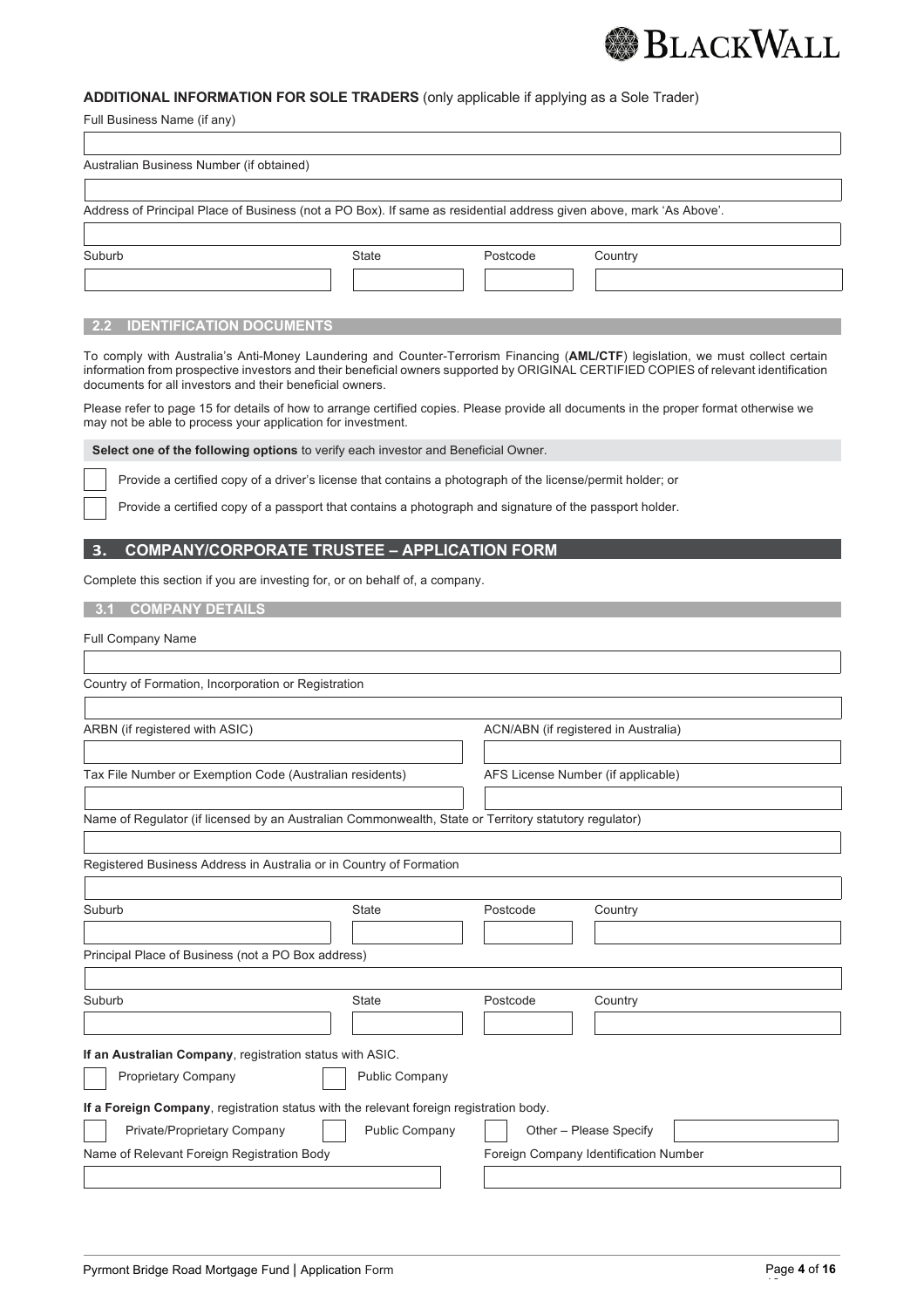

| Is the Company Listed? |  |
|------------------------|--|
|------------------------|--|

| No | Yes - Name of Market/Stock Exchange |
|----|-------------------------------------|
|    |                                     |

Is the company a majority-owned subsidiary of an Australian listed company?

| No | Yes - Name of Australian Listed Company |  |
|----|-----------------------------------------|--|
|    | - Name of Market/Stock Exchange         |  |

#### **Directors of the Company/Corporate Trustee**

If the company is **registered as a proprietary company by ASIC** or a **private company by a foreign registration body**, please list the name of each director of the company.

| Director 5 - Full Name |
|------------------------|
| Director 6 - Full Name |
|                        |

*If there are more than six directors, please provide their full names on a separate page and attach to this Initial Application Form.*

## **Politically Exposed Person (PEP)**

Are any of the company directors a PEP? Please refer to page 14 if you are unsure.

| Yes, please provide description of PEP's position. |  |  |  |  |
|----------------------------------------------------|--|--|--|--|
|                                                    |  |  |  |  |

No

### **Beneficial Owners of the Company/Corporate Trustee**

If the company is an **Australian proprietary company**, an **Australian non-listed public company** or a **foreign company**, please provide details for each shareholder who own directly, jointly or beneficially owns 25% or more of the company's issued share capital in Section 6.6. If no shareholder owns 25% or more of the company's issued share capital, please list the persons who directly or indirectly control the company in Section 6.6. Please refer to page 14 if you are unsure as to what Beneficial Owner means.

## **Politically Exposed Person (PEP)**

Are any of the Beneficial Owners a PEP? Please refer to page 14 if you are unsure what PEP means.

| Yes, please provide description of PEP's position. |  |  |  |  |  |  |
|----------------------------------------------------|--|--|--|--|--|--|
|                                                    |  |  |  |  |  |  |
| <b>No</b>                                          |  |  |  |  |  |  |

#### **3.2 CONTACT PERSON DETAILS** *(Financial Adviser details not accepted)*

| <b>Given Names</b>    |       | Surname   |         |  |
|-----------------------|-------|-----------|---------|--|
| <b>Postal Address</b> |       |           |         |  |
| Suburb                | State | Postcode  | Country |  |
| Email                 |       |           |         |  |
| Mobile Number         |       | Telephone |         |  |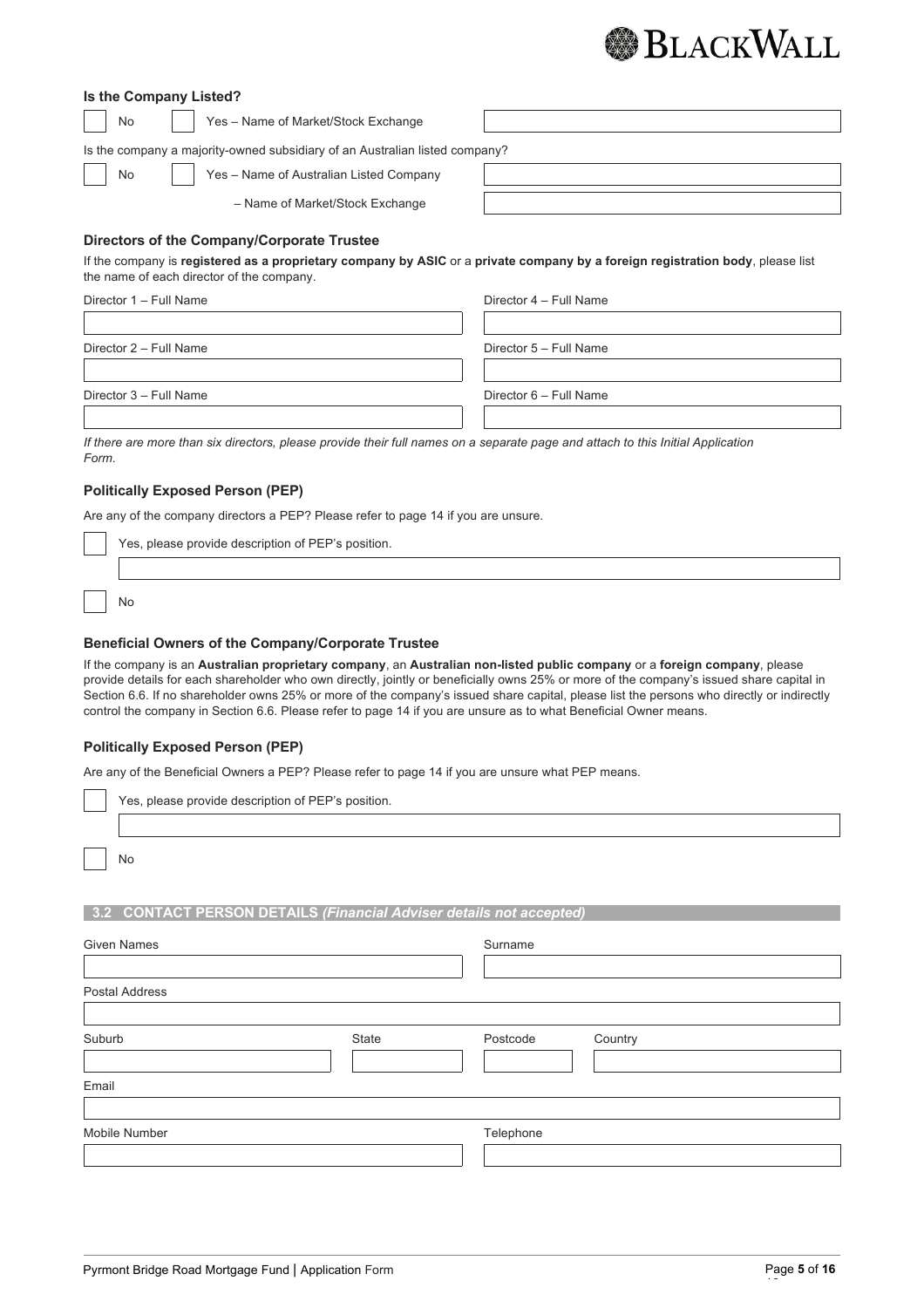

#### **3.3 IDENTIFICATION DOCUMENTS**

To comply with AML/CTF legislation, we must collect certain identification documents from prospective investors and their beneficial owners supported by ORIGINAL CERTIFIED COPIES of relevant identification documents for all investors and their beneficial owners.

Please refer to page 15 for details of how to arrange certified copies. Please provide all documents in the proper format otherwise we may not be able to process your application for investment.

**Select one of the following options** to verify the company.

Perform a search of the ASIC database (unit registry to perform on behalf of the investor); or

Provide a certified copy of the certification of registration issued by ASIC or the relevant foreign registration body (must show full name of company, name of registration body, company identification number and type of company – private or public).

**Select one of the following options** to verify the Officeholders who have signed the Application Form and Beneficial Owners identified in Section 6.6.

Provide a certified copy of a driver's license that contains a photograph of the license/permit holder; or Provide a certified

copy of a passport that contains a photograph and signature of the passport holder.

### **4. TRUST/SUPERANNUATION FUND**

Complete this section if you are investing for, or on behalf of, a Trust/Superannuation Fund.

 **4.1 TRUST/FUND DETAILS** 

Full Name of Trust/Superannuation Fund

Country of Establishment

Tax File Number or Exemption Code Australian Business Number (if any)

#### **TYPE OF TRUST**

(Please tick **ONE** box from the list below to indicate the type of Trust and provide the required information)

| Regulated Trust (e.g. self-managed superannuation fund)<br>Type A:         |                                       |  |  |  |
|----------------------------------------------------------------------------|---------------------------------------|--|--|--|
| Name of regulator (e.g. ASIC, APRA, ATO)<br>Registration/Licensing details |                                       |  |  |  |
|                                                                            |                                       |  |  |  |
| Type B:<br>Government Superannuation Fund                                  |                                       |  |  |  |
| Name of the legislation establishing the fund                              |                                       |  |  |  |
|                                                                            |                                       |  |  |  |
| Type C:<br>Foreign Superannuation Fund                                     |                                       |  |  |  |
| Name of Regulator                                                          | <b>Registration/Licensing Details</b> |  |  |  |
|                                                                            |                                       |  |  |  |
| Other Type of Trust/Unregulated Trust<br>Type D:                           |                                       |  |  |  |
| Trust Description (e.g. family, unit, charitable)                          |                                       |  |  |  |
|                                                                            |                                       |  |  |  |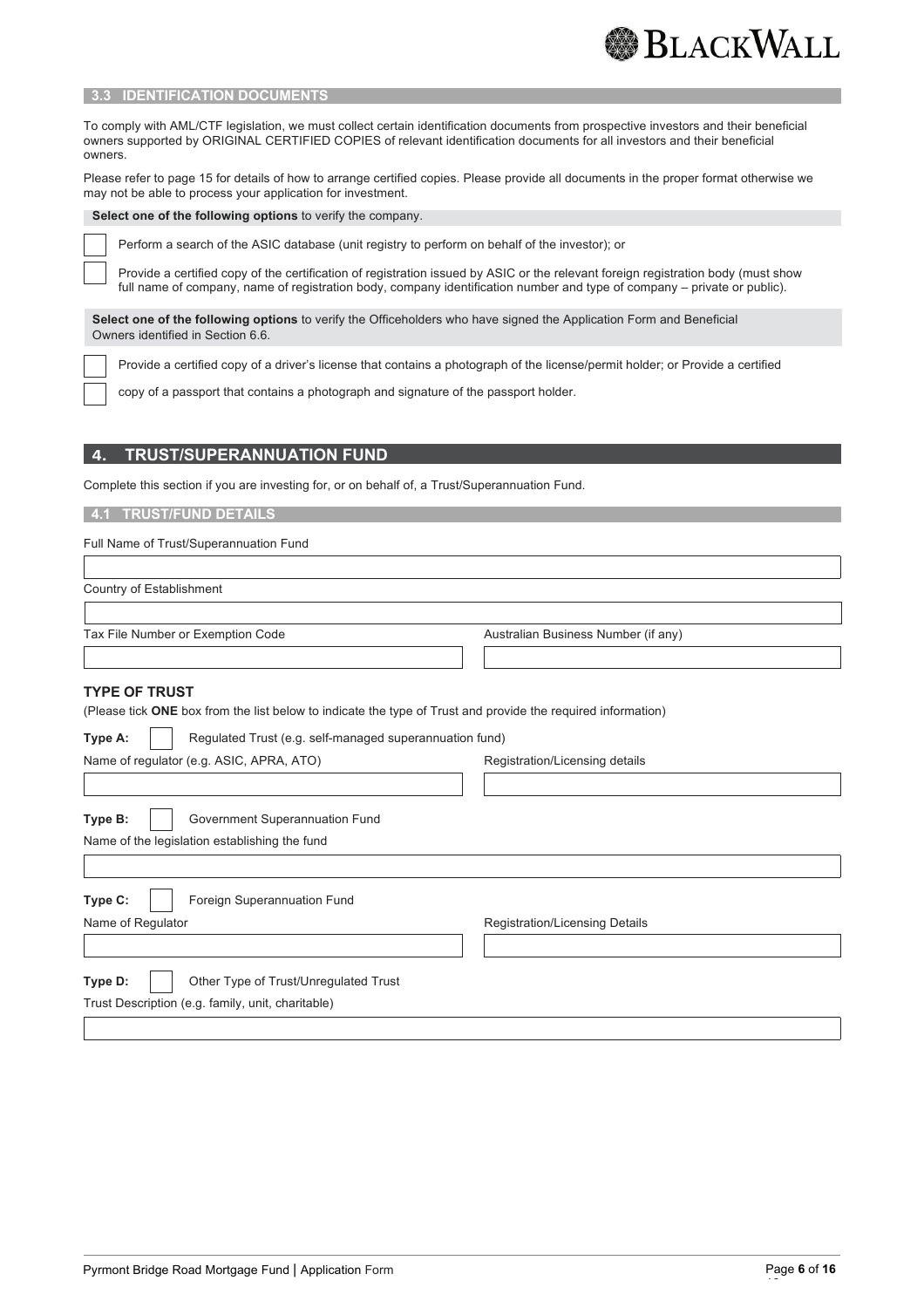#### **4.2 ADDITIONAL INFORMATION FOR TYPE C AND TYPE D TRUSTS**

#### **SETTLOR OF THE TRUST**

The material asset contribution to the trust by the settlor at the time the trust was established was less than \$10,000.00.

The settlor of the trust is deceased.

Neither of the above is correct: Provide the full name of the settlor of the trust.

### **BENEFICIARY DETAILS**

Do the terms of the Trust identify the beneficiaries by reference to a membership of a class?

| Yes - Describe the class of beneficiaries below (e.g. unit holders, family members of named person, charitable |
|----------------------------------------------------------------------------------------------------------------|
| purposes)                                                                                                      |
|                                                                                                                |

**No** – Provide the full names of each beneficiary in respect of the trust in Section 6.6 (includes beneficial owners who ultimately own 25% or more of the trust).

#### **Beneficial Owners of the Trust**

Please provide details of the Beneficial Owners of the Trust in Section 6.6. A beneficial owner is an individual who ultimately owns 25% or more of the trust or an individual who controls (directly or indirectly) the trust. Control includes acting as a trustee, or as a result of, or by means of, trusts, agreements, arrangements, understandings and practices or exercising control through the capacity to direct the trustees, or having the ability to appoint or remove the trustees. Refer to page 14 if you are unsure as to what Beneficial Owner means.

#### **Politically Exposed Person (PEP)**

Are any of the beneficiaries a PEP? Please refer to page 14 if you are unsure what PEP means.

Yes, please provide description of PEP's position.

No

#### **4.3 TRUSTEE DETAILS**

If a trustee is an individual, please complete Section 2. If a trustee is a company, please complete Section 3.

#### **4.4 IDENTIFICATION DOCUMENTS**

To comply with AML/CTF legislation, we must collect certain information from prospective investors and their beneficial owners supported by ORIGINAL CERTIFIED COPIES of relevant identification documents for all investors and their beneficial owners.

Please refer to page 14 for details of how to arrange certified copies. Please provide all documents in the proper format otherwise we may not be able to process your application for investment.

**For Trusts identified under 4.1 as Type A & Type B** – select one of the following options to verify the Trust.

Perform a search of the relevant regulator's website e.g. 'Super Fund Lookup' (unit registry to perform on behalf of the investor);

Provide a copy of an offer document of the managed investments scheme e.g. a copy of a Product Disclosure Statement; or

Provide a copy or relevant extract of the legislation establishing the government superannuation fund sourced from a government website.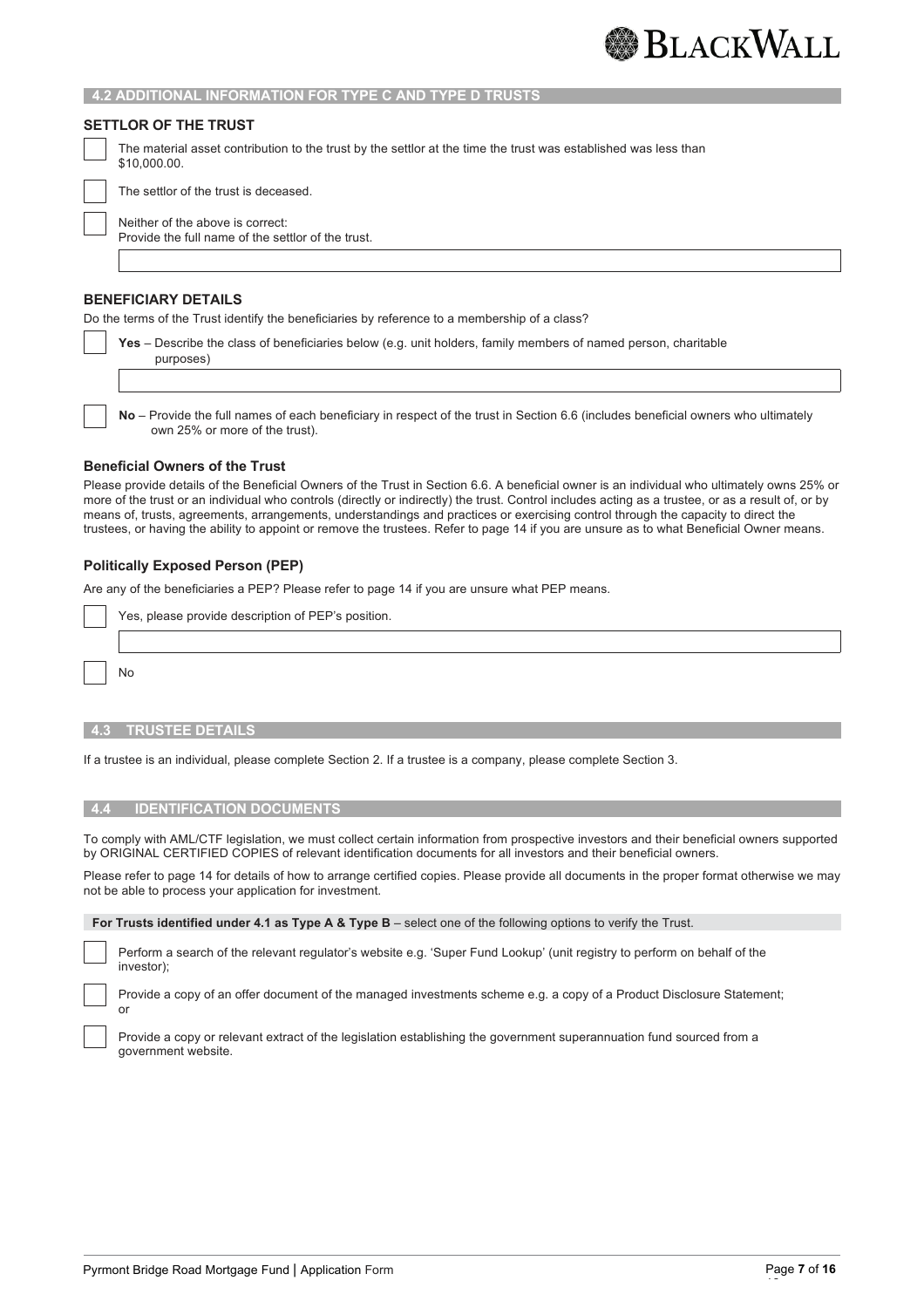

|                                                                                                                                                                                | For Trusts identified under 4.1 as Type C & Type $D$ – select one of the following options to verify the Trust.                                          |  |  |  |  |  |
|--------------------------------------------------------------------------------------------------------------------------------------------------------------------------------|----------------------------------------------------------------------------------------------------------------------------------------------------------|--|--|--|--|--|
|                                                                                                                                                                                | Provide a certified copy or a certified extract of the Trust Deed containing the cover page, recitals and signature<br>page;                             |  |  |  |  |  |
|                                                                                                                                                                                | Provide an original letter from a solicitor or qualified accountant that confirms the name of the Trust and full name of the settlor of<br>the Trust: or |  |  |  |  |  |
|                                                                                                                                                                                | Provide a notice issued by the Australian Taxation Office within the last 12 months (e.g. a Notice of Assessment).                                       |  |  |  |  |  |
| For Trusts identified under 4.1 as Type C & Type $D$ – select one of the following options to verify the Beneficiaries and the<br>Beneficial Owners identified in Section 6.6. |                                                                                                                                                          |  |  |  |  |  |
|                                                                                                                                                                                | Provide a certified copy of a driver's license that contains a photograph of the license/permit holder; or                                               |  |  |  |  |  |
|                                                                                                                                                                                | Provide a certified copy of a passport that contains a photograph and signature of the passport holder.                                                  |  |  |  |  |  |

**AND** relevant identification documents for the trustee as specified in Section 2 or 3 (as applicable).

## **5. PAYMENT INSTRUCTIONS DISTRIBUTIONS**

Please indicate how you would like your distributions to be paid by ticking one box only. If this is a new investment and no nomination is made, distributions will be withheld until valid payment instructions are provided. There may be periods in which no distribution is payable, or we may make interim distributions. We do not guarantee any particular level of distribution:

## **Financial Institution Account Details (must be an Australian financial institution)**

Please provide account details for the credit of withdrawals and credit of distributions. Unless requested otherwise, this will be the bank account we credit any withdrawal proceeds. By providing your nominated account details in this section you authorise the Issuer to use these details for all future transaction requests that you make until written notice is provided otherwise. For additional investments, a nomination in this section overrides any previous nominations.

| Bank/Institution    | <b>Branch</b>         |
|---------------------|-----------------------|
|                     |                       |
| <b>Account Name</b> |                       |
|                     |                       |
| <b>BSB</b>          | <b>Account Number</b> |
|                     |                       |

*The name of your nominated bank account must be the same as the Investor's name.*

## **6. ACCOUNT HOLDER'S TAX RESIDENCY AND CLASSFICATION – FATCA & CRS**

The account holder is the person listed or identified as applicant in Sections 2, 3 and 4 (**Account Holder**).

The Account Holder's Country of Tax Residence, TIN, GIIN, FATCA Status, CRS Status and Controlling Persons (includes Beneficial Ownership details) should be provided in this section. If the person opening the account is not a Financial Institution and is acting as an intermediary, agent, custodian, nominee, signatory, investment advisor or legal guardian on behalf of one or more other account holders this form must be completed by or on behalf of that other person who is referred to as the Account Holder.

If you are unable to complete this form, please seek an appropriate advice relating to the tax information required. For further details relating to the implementation of FATCA and CRS, please refer to The Australian Taxation Office's guidance material link: https://www.ato.gov.au/general/international-tax-agreements/in-detail/international-arrangements/automatic-exchange-of-information- --crs-and-fatca/

If you are applying:

- i. As an **Individual/Joint Investors/Sole Trader** please complete Section 6.1.
- ii. **All other types of entities** please complete Sections 6.2, 6.3, 6.4, 6.5 and 6.6.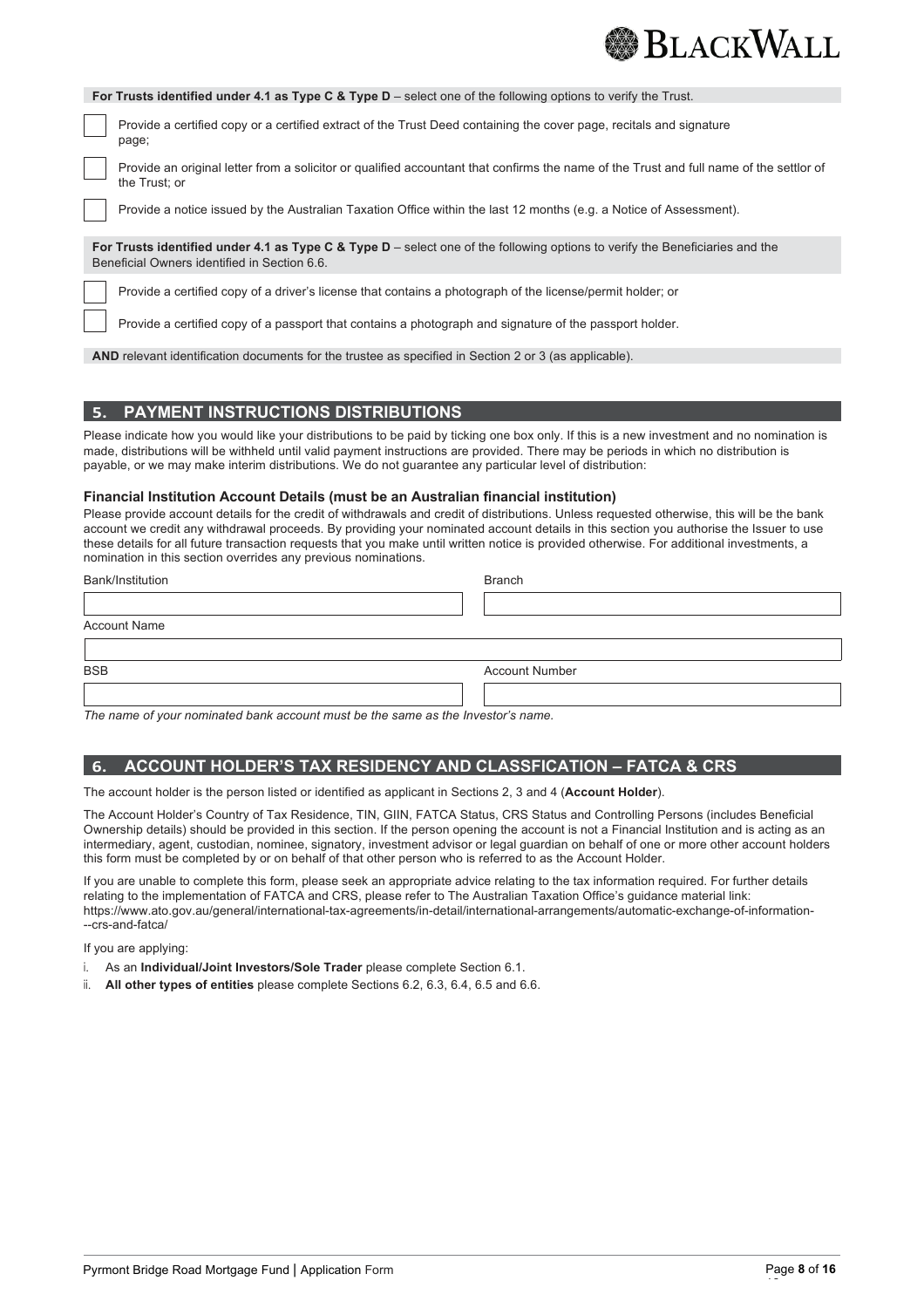

| TAX RESIDENCE - INDIVIDUAL/SOLE TRADER<br>6.1                                                                                                                                                                                                                                                                                                                                                                                               |                                                                                                              |                         |  |  |  |  |
|---------------------------------------------------------------------------------------------------------------------------------------------------------------------------------------------------------------------------------------------------------------------------------------------------------------------------------------------------------------------------------------------------------------------------------------------|--------------------------------------------------------------------------------------------------------------|-------------------------|--|--|--|--|
| Please provide details for all jurisdictions in which the Account Holder is resident for tax purposes.                                                                                                                                                                                                                                                                                                                                      |                                                                                                              |                         |  |  |  |  |
| Country of Tax Residence 1                                                                                                                                                                                                                                                                                                                                                                                                                  | Taxpayer Identification Number 1                                                                             |                         |  |  |  |  |
|                                                                                                                                                                                                                                                                                                                                                                                                                                             |                                                                                                              | TIN Unavailable:        |  |  |  |  |
| Country of Tax Residence 2                                                                                                                                                                                                                                                                                                                                                                                                                  | Taxpayer Identification Number 2                                                                             |                         |  |  |  |  |
|                                                                                                                                                                                                                                                                                                                                                                                                                                             |                                                                                                              | <b>TIN Unavailable:</b> |  |  |  |  |
| Country of Tax Residence 3                                                                                                                                                                                                                                                                                                                                                                                                                  | Taxpayer Identification Number 3                                                                             |                         |  |  |  |  |
|                                                                                                                                                                                                                                                                                                                                                                                                                                             |                                                                                                              | TIN Unavailable:        |  |  |  |  |
| TIN Unavailable Explanation(s) – If any 'TIN Unavailable' box is checked, please provide an explanation.                                                                                                                                                                                                                                                                                                                                    |                                                                                                              |                         |  |  |  |  |
| I certify the tax residence countries provided represent all countries in which I am considered a tax resident.<br>If Account Holder has additional countries of tax residence, please attach a statement to this form containing the Country and TIN for<br>each such additional country.<br>IS THE ACCOUNT HOLDER A U.S. PERSON?<br>A U.S. person includes a U.S. citizen or resident alien of the U.S. even if residing outside the U.S. |                                                                                                              |                         |  |  |  |  |
| Yes<br>above.<br>No                                                                                                                                                                                                                                                                                                                                                                                                                         | If 'Yes', the Account Holder's U.S. country of residence and U.S. Tax Identification Number must be provided |                         |  |  |  |  |
| ACCOUNT HOLDER 'S GIIN (IF ANY) - COMPANIES, TRUSTS AND OTHER TYPES OF ENTITIES<br>6.2                                                                                                                                                                                                                                                                                                                                                      |                                                                                                              |                         |  |  |  |  |
| If you are unable to complete this form, please seek an appropriate advice relating to the tax information required.                                                                                                                                                                                                                                                                                                                        |                                                                                                              |                         |  |  |  |  |
| Account Holder's GIIN (if any)                                                                                                                                                                                                                                                                                                                                                                                                              |                                                                                                              |                         |  |  |  |  |
|                                                                                                                                                                                                                                                                                                                                                                                                                                             |                                                                                                              |                         |  |  |  |  |
| Sponsoring Entity's Name (if the Account Holder is a sponsored entity, please provide the sponsor's GIIN)                                                                                                                                                                                                                                                                                                                                   |                                                                                                              |                         |  |  |  |  |
|                                                                                                                                                                                                                                                                                                                                                                                                                                             |                                                                                                              |                         |  |  |  |  |
| 6.3 TAX RESIDENCE OF THE ACCOUNT HOLDER - COMPANIES, TRUSTS AND OTHER<br><b>TYPES OF ENTITIES</b>                                                                                                                                                                                                                                                                                                                                           |                                                                                                              |                         |  |  |  |  |
| Please provide details for all jurisdictions in which the Account Holder is resident for tax purposes.                                                                                                                                                                                                                                                                                                                                      |                                                                                                              |                         |  |  |  |  |
| Country of Tax Residence 1                                                                                                                                                                                                                                                                                                                                                                                                                  | Taxpayer Identification Number 1                                                                             |                         |  |  |  |  |
|                                                                                                                                                                                                                                                                                                                                                                                                                                             |                                                                                                              | TIN Unavailable:        |  |  |  |  |
| Country of Tax Residence 2                                                                                                                                                                                                                                                                                                                                                                                                                  | Taxpayer Identification Number 2                                                                             |                         |  |  |  |  |
|                                                                                                                                                                                                                                                                                                                                                                                                                                             |                                                                                                              | TIN Unavailable:        |  |  |  |  |
| Country of Tax Residence 3                                                                                                                                                                                                                                                                                                                                                                                                                  | Taxpayer Identification Number 3                                                                             |                         |  |  |  |  |
|                                                                                                                                                                                                                                                                                                                                                                                                                                             |                                                                                                              | TIN Unavailable:        |  |  |  |  |
| TIN Unavailable Explanation(s) - If any 'TIN Unavailable' box is checked, please provide an explanation.                                                                                                                                                                                                                                                                                                                                    |                                                                                                              |                         |  |  |  |  |
| I/We certify the tax residence countries provided represent all countries in which the Account Holder is                                                                                                                                                                                                                                                                                                                                    |                                                                                                              |                         |  |  |  |  |
| considered a tax resident.<br>If Account Holder has additional countries of tax residence, please attach a statement to this form containing the Country and TIN for<br>each such additional country.                                                                                                                                                                                                                                       |                                                                                                              |                         |  |  |  |  |
| FATCA STATUS - COMPANIES, TRUSTS AND OTHER TYPES OF ENTITIES<br>6.4                                                                                                                                                                                                                                                                                                                                                                         |                                                                                                              |                         |  |  |  |  |
| IS THE ACCOUNT HOLDER A U.S. PERSON?                                                                                                                                                                                                                                                                                                                                                                                                        |                                                                                                              |                         |  |  |  |  |
| If Yes, complete the U.S. Person certification                                                                                                                                                                                                                                                                                                                                                                                              |                                                                                                              |                         |  |  |  |  |
| <b>U.S PERSON CERTIFICATION</b><br>Is the Account Holder a specified U.S. person?                                                                                                                                                                                                                                                                                                                                                           |                                                                                                              |                         |  |  |  |  |
| Provide a U.S. TIN below.<br>Yes                                                                                                                                                                                                                                                                                                                                                                                                            |                                                                                                              |                         |  |  |  |  |
| No                                                                                                                                                                                                                                                                                                                                                                                                                                          |                                                                                                              |                         |  |  |  |  |
| US Taxpayer Identification Number (TIN):                                                                                                                                                                                                                                                                                                                                                                                                    |                                                                                                              |                         |  |  |  |  |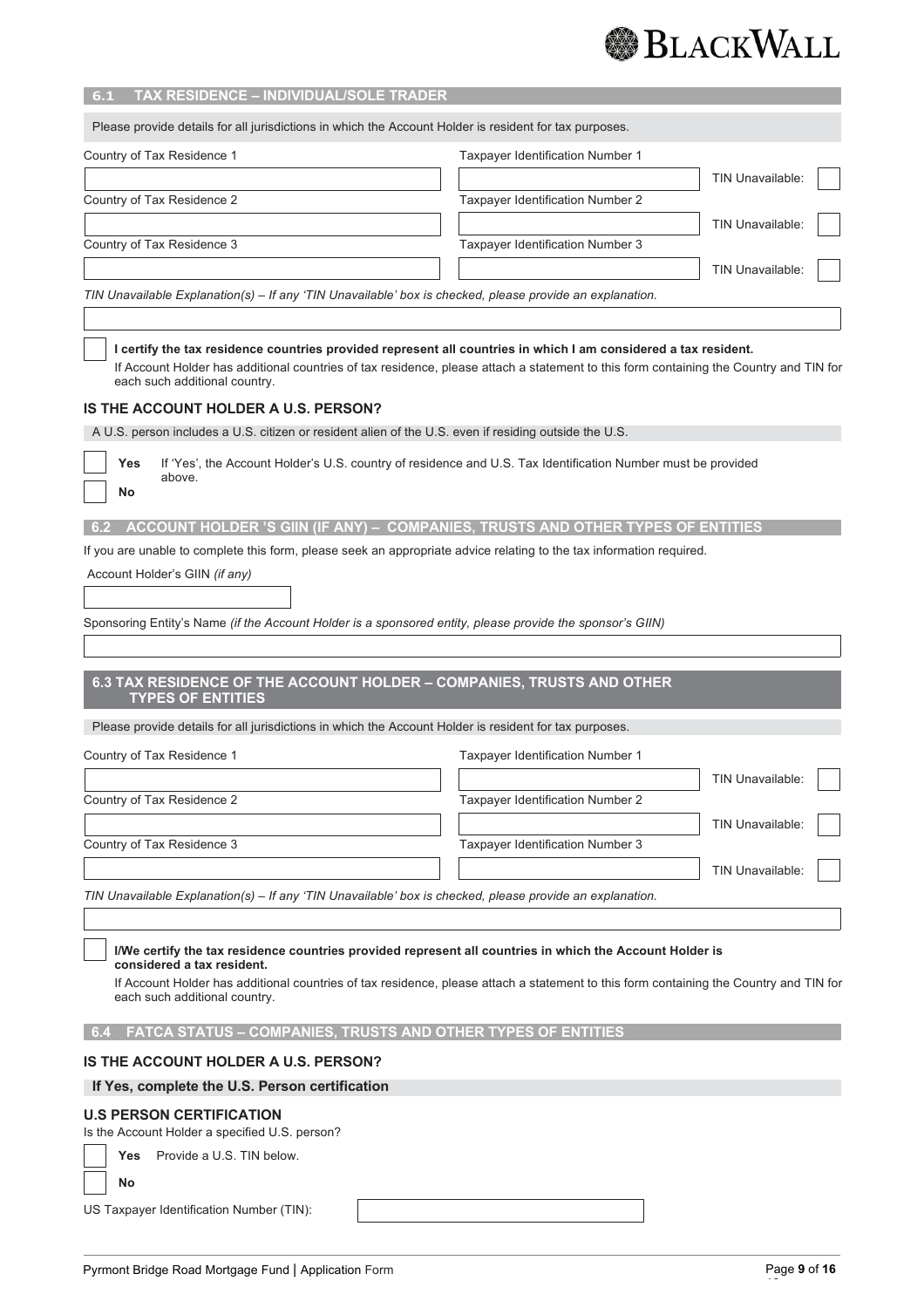

## **If No, complete the non U.S. Person certification**

|     | <b>NON U.S. PERSON CERTIFICATION</b>                                                                                                                                                                                                                                                                                             |  |  |  |  |  |
|-----|----------------------------------------------------------------------------------------------------------------------------------------------------------------------------------------------------------------------------------------------------------------------------------------------------------------------------------|--|--|--|--|--|
|     | Select a classification that matches your FATCA status:<br>Select only a single category.                                                                                                                                                                                                                                        |  |  |  |  |  |
|     | Participating FFI (Provide GIIN in Section 6.2)                                                                                                                                                                                                                                                                                  |  |  |  |  |  |
|     | Local/Partner Jurisdiction FFI (Provide GIIN in Section 6.2)                                                                                                                                                                                                                                                                     |  |  |  |  |  |
|     | <b>Deemed-Compliant FFI</b><br>Select deemed-compliant category:<br>Trustee-Documented Trust (Provide GIIN and Trustee name in Section 6.2) Sponsored Investment<br>Vehicle (Provide GIIN and Sponsor's name in Section 6.2) Registered-Deemed Compliant FFI<br>(Provide GIIN in Section 6.2)<br>Other Deemed-Compliant Category |  |  |  |  |  |
|     | <b>Nonparticipating FFI</b>                                                                                                                                                                                                                                                                                                      |  |  |  |  |  |
|     | <b>Exempt Beneficial Owner (includes self-managed superannuation fund) Direct</b>                                                                                                                                                                                                                                                |  |  |  |  |  |
|     | Reporting NFFE (Provide GIIN in Section 6.2)                                                                                                                                                                                                                                                                                     |  |  |  |  |  |
|     | Sponsored Direct Reporting NFFE (Provide GIIN and Sponsor's name in Section 6.2)                                                                                                                                                                                                                                                 |  |  |  |  |  |
|     | A Start-up Company formed in the past 24 months<br>Please provide the date the entity was organized:                                                                                                                                                                                                                             |  |  |  |  |  |
|     | <b>Active NFFE</b>                                                                                                                                                                                                                                                                                                               |  |  |  |  |  |
|     | Passive NFFE (Complete Section 6.6 - Controlling Persons)                                                                                                                                                                                                                                                                        |  |  |  |  |  |
|     | Other - describe the FATCA status                                                                                                                                                                                                                                                                                                |  |  |  |  |  |
|     |                                                                                                                                                                                                                                                                                                                                  |  |  |  |  |  |
| 6.5 | CRS STATUS - COMPANIES, TRUSTS AND OTHER TYPES OF ENTITIES                                                                                                                                                                                                                                                                       |  |  |  |  |  |
|     | IS THE ACCOUNT HOLDER A FINANCIAL INSTITUTION?                                                                                                                                                                                                                                                                                   |  |  |  |  |  |
|     | <b>Financial Institution</b>                                                                                                                                                                                                                                                                                                     |  |  |  |  |  |
|     | Is the entity an Investment Entity managed by an FI or other Financial Institution?                                                                                                                                                                                                                                              |  |  |  |  |  |
|     | If any tax residence country provided is not a participating CRS jurisdiction, then complete Section 6.6 -<br>Yes<br>Controlling Persons.<br>No                                                                                                                                                                                  |  |  |  |  |  |
|     | <b>Non-Financial Entity (NFE)</b><br>If the Account Holder is a Non-Financial Entity (NFE), select a classification that matches your CRS status:                                                                                                                                                                                |  |  |  |  |  |
|     | Government Entity, International Organisation and Central Bank                                                                                                                                                                                                                                                                   |  |  |  |  |  |
|     | A corporation the stock of which is regularly traded on an established securities market (or entity<br>related to such a corporation):                                                                                                                                                                                           |  |  |  |  |  |
|     | Name of Securities Market:                                                                                                                                                                                                                                                                                                       |  |  |  |  |  |
|     | Name of Related Entity:                                                                                                                                                                                                                                                                                                          |  |  |  |  |  |
|     | Non-Reporting Financial Institution (includes Broad Participation Retirement Fund, Narrow Participation<br>Retirement Fund, Exempt Collective Investment Vehicle, Trustee Documented Trust and Self-managed<br><b>Superannuation Fund)</b>                                                                                       |  |  |  |  |  |
|     | A Start-up Company formed in the past 24 months                                                                                                                                                                                                                                                                                  |  |  |  |  |  |
|     | Please provide the date the entity was organized:                                                                                                                                                                                                                                                                                |  |  |  |  |  |
|     | <b>Other Active NFE</b>                                                                                                                                                                                                                                                                                                          |  |  |  |  |  |
|     | <b>Passive NFE</b> (Complete Section 6.6 – Controlling Persons)                                                                                                                                                                                                                                                                  |  |  |  |  |  |
|     | Other - describe the CRS Status                                                                                                                                                                                                                                                                                                  |  |  |  |  |  |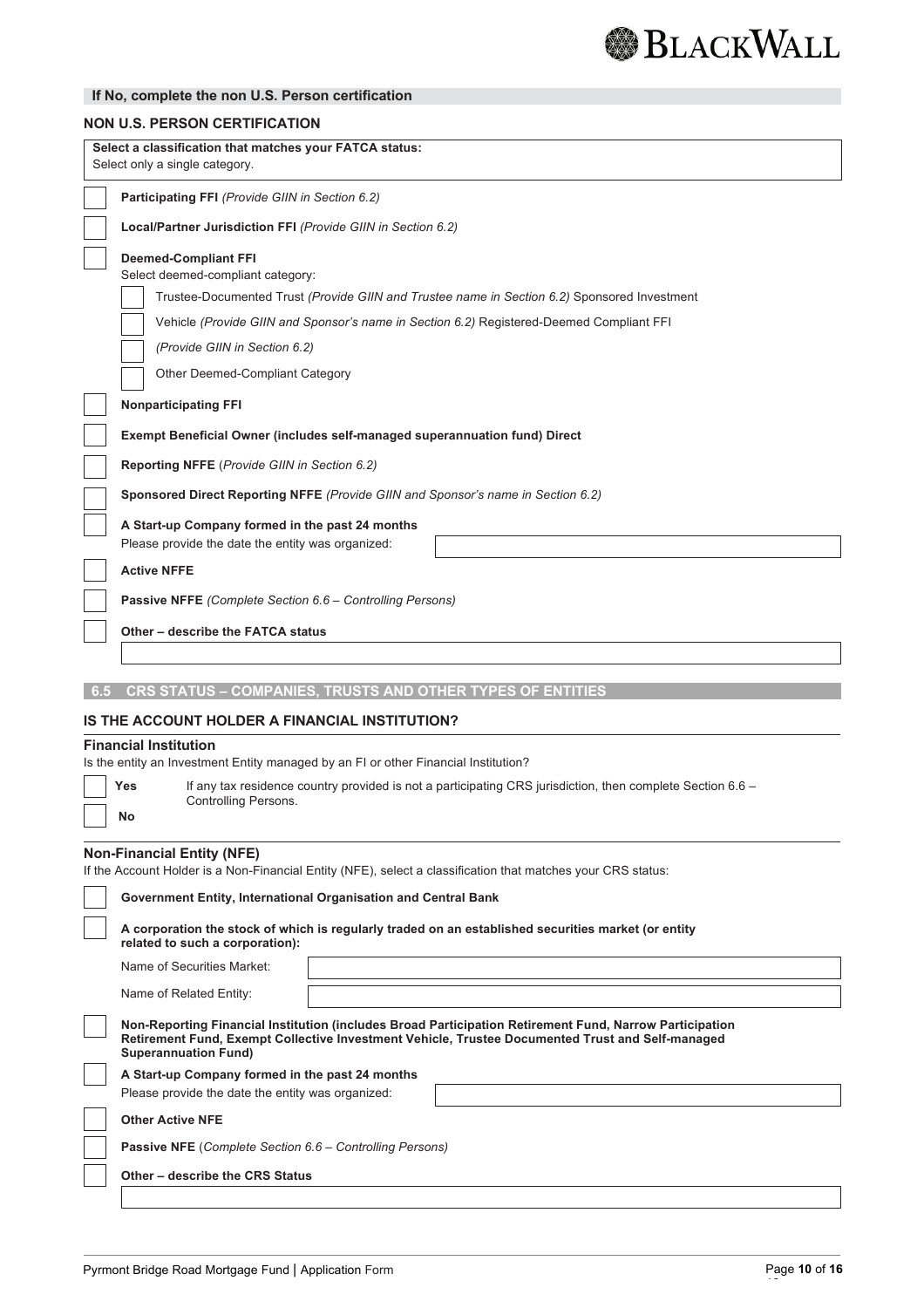## **6.6 CONTROLLING PERSONS (INCLUDES BENEFICIARY DETAILS UNDER SECTIONS 3.1 AND 4.2)**

| This section is considered an integral part of the self-certification to which it is associated. If there is a change in<br>Controlling Persons/Beneficial Ownership, please submit an updated form within 30 days.        |                          |                           |                          |                                                                                                                                                   |  |  |
|----------------------------------------------------------------------------------------------------------------------------------------------------------------------------------------------------------------------------|--------------------------|---------------------------|--------------------------|---------------------------------------------------------------------------------------------------------------------------------------------------|--|--|
| <b>Controlling Person 1 / Beneficial Owner 1</b><br><b>First Name</b><br>Family Name/Surname                                                                                                                               |                          |                           |                          |                                                                                                                                                   |  |  |
|                                                                                                                                                                                                                            |                          |                           |                          |                                                                                                                                                   |  |  |
| <b>Current Residence Address</b>                                                                                                                                                                                           |                          |                           |                          |                                                                                                                                                   |  |  |
| City/Town                                                                                                                                                                                                                  |                          | State/Province            | Postcode                 | Country (do not abbreviate)                                                                                                                       |  |  |
|                                                                                                                                                                                                                            |                          |                           |                          |                                                                                                                                                   |  |  |
| Date of Birth (DD/MM/YYYY)                                                                                                                                                                                                 | Country of Birth         |                           |                          |                                                                                                                                                   |  |  |
| Country of Tax Residence 1                                                                                                                                                                                                 |                          |                           |                          | Taxpayer Identification Number 1                                                                                                                  |  |  |
| Country of Tax Residence 2                                                                                                                                                                                                 |                          |                           |                          | Taxpayer Identification Number 2:                                                                                                                 |  |  |
|                                                                                                                                                                                                                            |                          |                           |                          |                                                                                                                                                   |  |  |
| TIN Unavailable Explanation(s) - If TIN is not provided above, please provide an explanation.<br>*Please tick the box/es to select the role types that are relevant to you (i.e. Controlling Person 1/Beneficial Owner 1). |                          |                           |                          |                                                                                                                                                   |  |  |
| <b>Controlling Person*/</b>                                                                                                                                                                                                | <b>Beneficiary Type*</b> |                           |                          |                                                                                                                                                   |  |  |
| Legal Person*                                                                                                                                                                                                              | By Ownership             |                           | By other means           | Senior Managing Official                                                                                                                          |  |  |
| Legal Arrangement - Trust*                                                                                                                                                                                                 | Settlor                  | <b>Trustee</b>            | Protector                | Beneficiary<br>Other                                                                                                                              |  |  |
| Legal Arrangement - Other*                                                                                                                                                                                                 | Settlor-<br>Equivalent   | $Trustee -$<br>Equivalent | Protector-<br>Equivalent | Beneficiary-<br>Other $-$<br>Equivalent<br>Equivalent                                                                                             |  |  |
| <b>Controlling Person 2 / Beneficial Owner 2</b><br><b>First Name</b><br>Family Name/Surname<br><b>Current Residence Address</b>                                                                                           |                          |                           |                          |                                                                                                                                                   |  |  |
| City/Town                                                                                                                                                                                                                  |                          | State/Province            | Postcode                 | Country (do not abbreviate)                                                                                                                       |  |  |
|                                                                                                                                                                                                                            |                          |                           |                          |                                                                                                                                                   |  |  |
| Date of Birth (DD/MM/YYYY)                                                                                                                                                                                                 | City/Town of Birth       |                           |                          | Country of Birth                                                                                                                                  |  |  |
| Country of Tax Residence 1                                                                                                                                                                                                 |                          |                           |                          | Taxpayer Identification Number 1                                                                                                                  |  |  |
|                                                                                                                                                                                                                            |                          |                           |                          |                                                                                                                                                   |  |  |
| Country of Tax Residence 2                                                                                                                                                                                                 |                          |                           |                          | Taxpayer Identification Number 2:                                                                                                                 |  |  |
| TIN Unavailable Explanation(s) - If TIN is not provided above, please provide an explanation.                                                                                                                              |                          |                           |                          |                                                                                                                                                   |  |  |
| *Please tick the box/es to select the role types that are relevant to you (i.e. Controlling Person 2/Beneficial Owner 2).                                                                                                  |                          |                           |                          |                                                                                                                                                   |  |  |
| <b>Controlling Person*/</b>                                                                                                                                                                                                | Beneficiary Type*        |                           |                          |                                                                                                                                                   |  |  |
| Legal Person*                                                                                                                                                                                                              | By Ownership             |                           | By other means           | Senior Managing Official                                                                                                                          |  |  |
| Legal Arrangement - Trust*                                                                                                                                                                                                 | Settlor                  | <b>Trustee</b>            | Protector                | Beneficiary<br>Other                                                                                                                              |  |  |
| Legal Arrangement - Other*                                                                                                                                                                                                 | Settlor-<br>Equivalent   | Trustee –<br>Equivalent   | Protector-<br>Equivalent | Beneficiary-<br>Other $-$<br>Equivalent<br>Equivalent                                                                                             |  |  |
| attach to this Application Form.                                                                                                                                                                                           |                          |                           |                          | If there are more than 2 Controlling Persons or Beneficial Owners or Country of Tax Residences, please provide the details on a separate page and |  |  |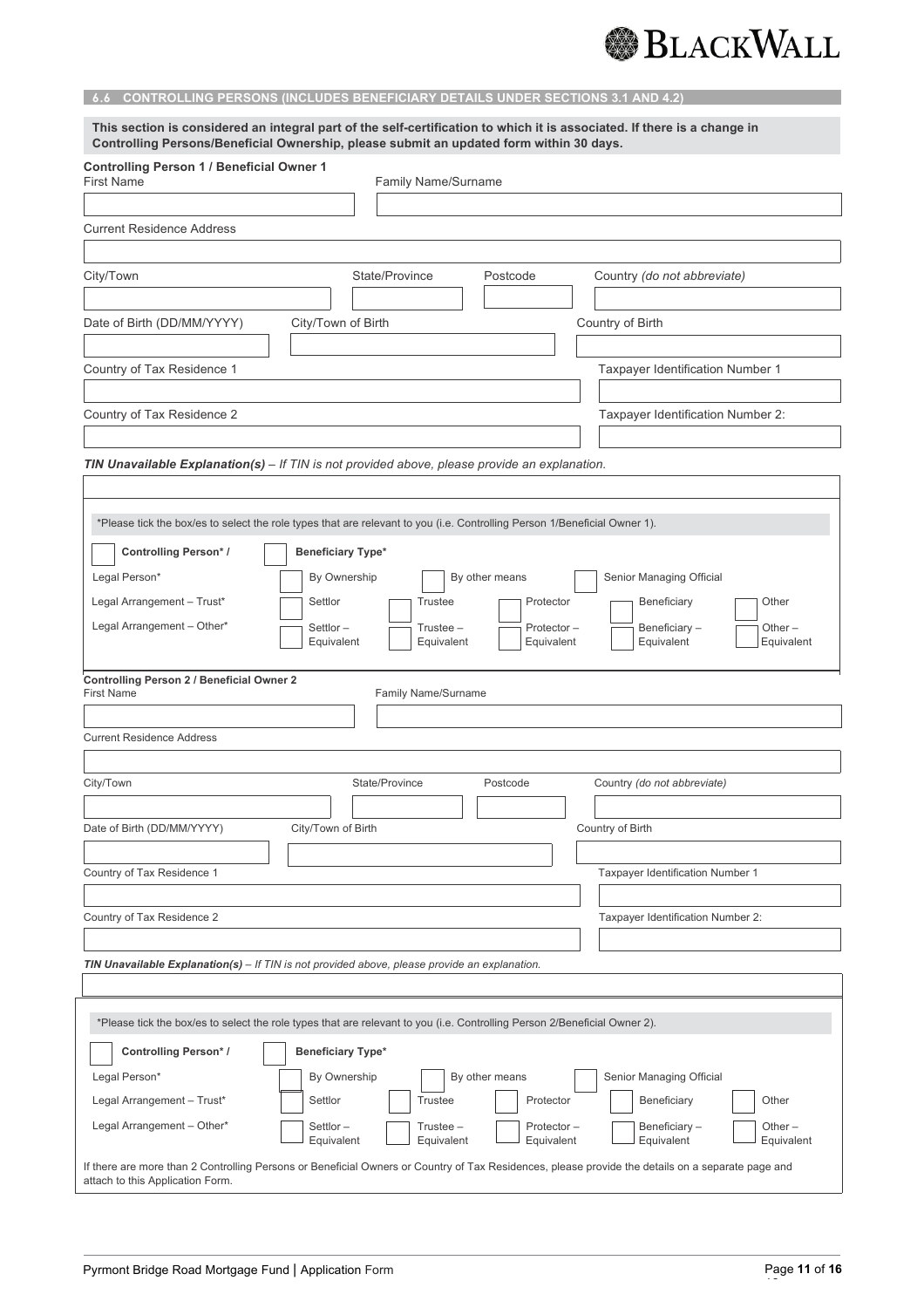## **7. PRIVACY**

Please tick the box if you consent to your personal information being used and disclosed for marketing purposes as broadly described in the Privacy statement in this PDS.

I/we wish to receive information regarding future investment opportunities. You may

change your election at any time by contacting the Issuer.

## **8. EMAIL COMMUNICATION CONSENT**

Please tick the box below if you would like to receive all communications, including periodic statements, via email.

I/we would like to receive all communications via email.

*If the above box is not ticked all communications will be posted to you.*



**I do not wish to receive** the Annual Financial Report(s) for those fund(s) in which I am invested, and I acknowledge and agree that this is a standing request by me until further notice from me.

## **Marketing**

From time to time we may send you marketing materials regarding our products and services, as well as the products and services

of our related entities. Please indicate if you do not wish us to send you any marketing materials by ticking the box below:

**I do not wish to receive** marketing materials about your products and services, as well as the products and services of your related entities

## **9. INVESTOR DECLARATION AND SIGNATURES**

### **When you complete this Application Form you make the following declarations:**

- I/we have read and understood the PDS to which this Application Form applies, including any supplemental information;
- I/we have received and accepted the offer to invest in Australia and New Zealand;
- The information provided in my/our Application Form is true, correct and complete in all respects;
- I/we agree to be bound by the provisions of the Constitution governing the Fund and the terms and conditions of the PDS, each as amended from time to time;
- I/we acknowledge that none of the Issuer, their related entities, directors or officers have guaranteed or made any representation as to the performance or success of the Fund, or the repayment of capital from the Fund. Investments in the Fund are subject to various risks, including delays in repayment and loss of income or principal invested. Investments in the Fund are not deposits with or other liabilities of the Issuer or any of its related bodies corporate or associates;
- I/we acknowledge the Issuer reserves the right to reject any application or scale back an application in its absolute discretion;
- If applicable, after assessing my/our circumstances. I/we have obtained my/our own independent financial advice prior to investing in the Fund;
- If this Application Form is signed under Power of Attorney, each Attorney declares he/she has not received notice of revocation of that power (a certified copy of the Power of Attorney should be submitted with this Application Form);
- I am/we are over 18 years of age and I/we are eligible to hold units/investment in the Fund;
- I/we have all requisite power and authority to execute and perform the obligations under the PDS and this Application Form;
- I/we acknowledge that application monies will be held in a trust account until invested in the Fund or returned to me/ us. Interest will not be paid to applicants in respect of their application monies regardless of whether their monies are returned;
- I/we have read the information on privacy and personal information contained in the PDS and consent to my/our personal information being used and disclosed as set out in the PDS;
- I/we acknowledge that the Issuer may deliver and make reports, statements and other communications available in electronic form, such as e-mail or by posting on a website;
- I/we indemnify the Issuer and each of its related bodies corporate, directors and other officers, shareholders, servants, employees, agents and permitted delegates (together, the **Indemnified Parties**) and to hold each of them harmless from and against any loss, damage, liability, cost or expense, including reasonable legal fees (collectively, a **Loss**) due to or arising out of a breach of representation, warranty, covenant or agreement by me/us contained in any document provided by me/us to the Issuer, its agents or other parties in connection with my/our investment in the Fund. The indemnification obligations provided herein survive the execution and delivery of this Application Form, any investigation at any time made by the Issuer and the issue and/or sale of the investment;
- To the extent permitted by law, I/we release each of the Indemnified Parties from all claims, actions, suits or demands whatsoever and howsoever arising that I/we may have against any Indemnified Party in connection with the PDS or my/ our investment;
- Other than as disclosed in this Application Form, no person or entity controlling, owning or otherwise holding an interest in me/us is a United States citizen or resident of the United States or any other country for taxation purposes;
- I/we will promptly notify the Issuer of any change to the information I/we have previously provided to the Issuer, including any changes which result in a person or entity controlling, owning or otherwise holding an interest in me/us;
- You confirm that your financial adviser's remuneration arrangements as set out above are the arrangements agreed between you and your financial adviser and you instruct to Responsible Entity to pay those fees to your financial adviser.
- I/we consent to the Issuer disclosing any information it has in compliance with its obligations under the US Foreign Tax Compliance Act (**FATCA**) and the OECD Common Reporting Standards for Automatic Exchange of Financial Account Information (**CRS**) and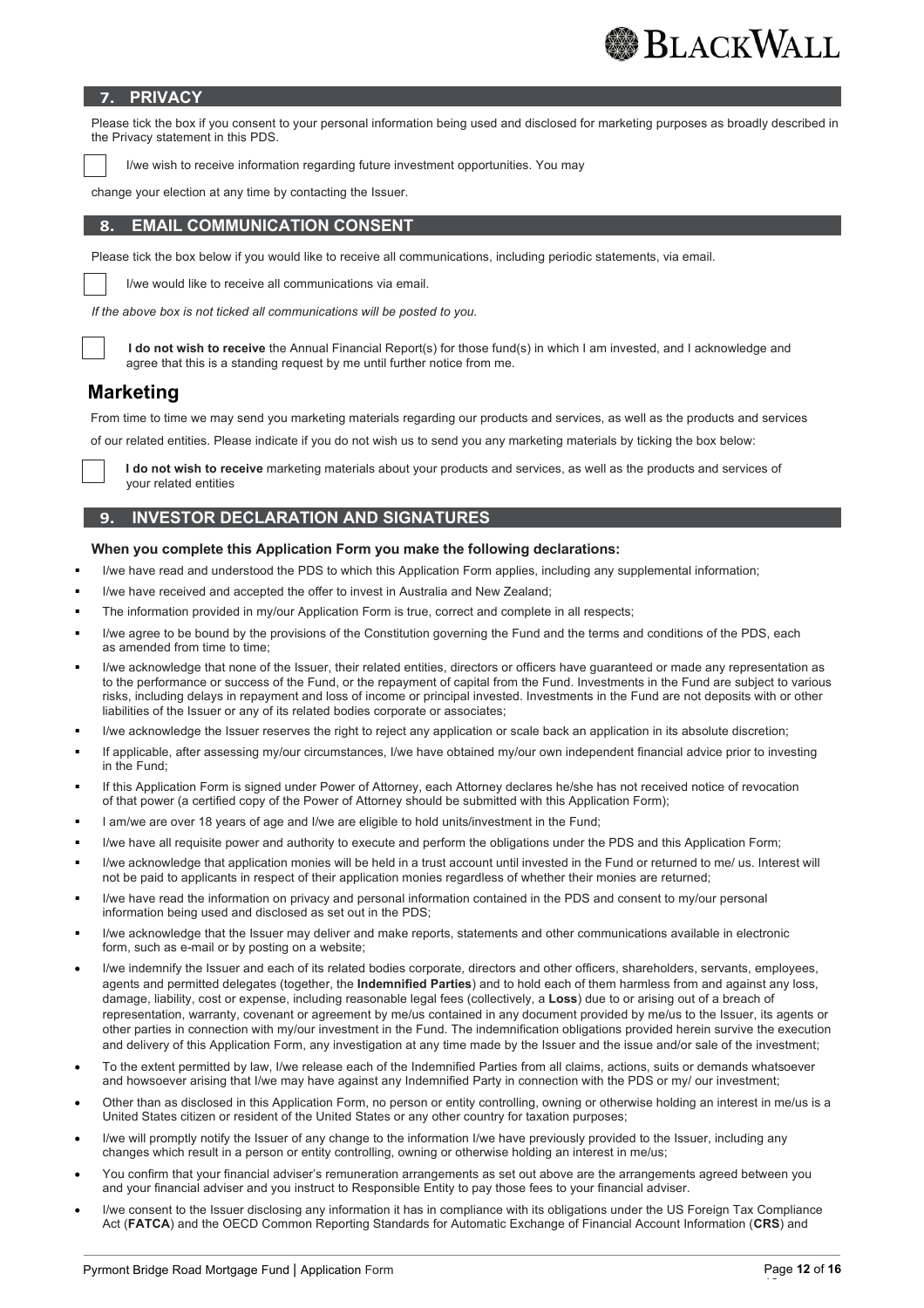

any related Australian law and guidance implementing the same. This may include disclosing information to the Australian Taxation Office, who may in turn report that information to the relevant tax authorities as required;

- I/we acknowledge that the collection of my/our personal information may be required by the Financial Transaction Reports Act 1988, the Corporations Act 2001, the Income Tax Assessment Act 1936, the Income Tax Assessment Act 1997, the Taxation Administration Act 1953, the FATCA and CRS (includes any related Australian law and guidance) and the Anti-Money Laundering and Counter-Terrorism Financing Act 2006. Otherwise, the collection of information is not required by law, but I/we acknowledge that if I/we do not provide personal information, the Issuer may not allow me/us to invest in the Fund;
- I am/we are not aware and have no reason to suspect that the monies used to fund my/our investment in the Fund have been or will be derived from or related to any money laundering, terrorism financing or similar or other activities illegal under applicable laws or regulations or otherwise prohibited under any international convention or agreement (**AML/CTF Law**);
- I/we will provide the Issuer with all additional information and assistance that the Issuer may request in order for the Issuer to comply with the AML/CTF Law, FATCA and CRS;
- I/we acknowledge that the Issuer may decide to delay or refuse any request or transaction, including by suspending the issue or redemption of investment in the Fund, if the Issuer is concerned that the request or transaction may breach any obligation of, or cause the Issuer to commit or participate in an offence (including under the AML/CTF Law, FATCA and CRS).

| Signature 1*                                        | Signature 2*                                                                                                             |
|-----------------------------------------------------|--------------------------------------------------------------------------------------------------------------------------|
|                                                     |                                                                                                                          |
|                                                     |                                                                                                                          |
| <b>Full Name</b>                                    | <b>Full Name</b>                                                                                                         |
| Date                                                | Date                                                                                                                     |
| Tick capacity (mandatory for companies):            | Tick capacity (mandatory for companies):                                                                                 |
| Sole Director and Company Secretary                 | Sole Director and Company Secretary                                                                                      |
| <b>Director</b>                                     | <b>Director</b>                                                                                                          |
| Secretary                                           | Secretary                                                                                                                |
| Company Seal (if applicable)                        |                                                                                                                          |
|                                                     |                                                                                                                          |
|                                                     |                                                                                                                          |
|                                                     |                                                                                                                          |
| Joint applicants must both sign;                    |                                                                                                                          |
| company, details of which appear in Section 3.1; or | Company applications must be signed by two Directors, a Director and Secretary or the Sole Director and Secretary of the |

• For trust/superannuation fund applications each individual trustee must sign.

Post your original signed Application Form and original certified copies of your identification document(s) to:

Pyrmont Bridge Road Mortgage Fund Applications PO Box 612 Neutral Bay NSW 2089

Please ensure that you have transferred your application monies or enclose a cheque for payment.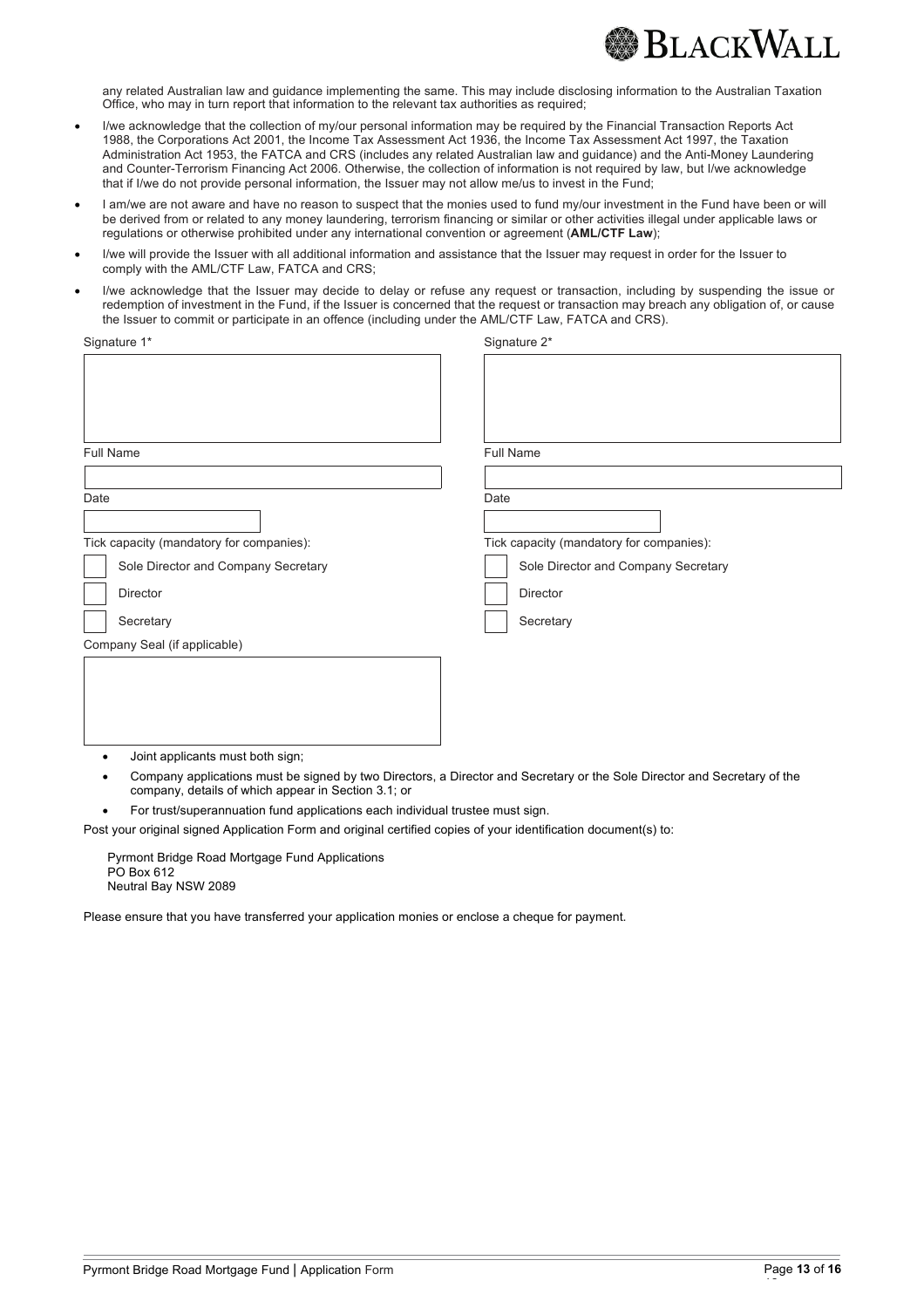## **10. FINANCIAL ADVISER DETAILS AND CUSTOMER IDENTIFICATION DECLARATION**

#### **Customer Identification Declaration** *(Financial Adviser to complete)*

I confirm that I have completed an appropriate Customer Identification Procedure (**CID**) on this investor and/or the beneficial owners which meets the requirements of the Anti-Money Laundering and Counter-Terrorism Financing Act 2006 (**AML/CTF Act**).

Please select the relevant option below:



I have attached the verification documents that were used to perform the CID for this investor and/or the beneficial owners; OR

I have not attached the verification documents but will retain them in accordance with the AML/CTF Act and agree to provide them to the Issuer or its agents with access to these documents upon request. I also agree that if I become unable to retain the verification documents used for this application in accordance with the requirements of the AML/CTF Act I will forward them to the Issuer.

I agree to provide the Issuer or its agents with any other information that they may require to support this Application. Financial

Adviser Name (if a new adviser, please attach a copy of your employee/representative authority)

| <b>First Name</b>                | Family Name/Surname |                    |      |                                |                                         |
|----------------------------------|---------------------|--------------------|------|--------------------------------|-----------------------------------------|
|                                  |                     |                    |      |                                |                                         |
| <b>Current Residence Address</b> |                     |                    |      |                                |                                         |
| City/Town                        | State/Province      |                    |      | Postcode                       | County (do not abbreviate)              |
|                                  |                     |                    |      |                                |                                         |
| Date of Birth (DD/MM/YYYY)       |                     | City/Town of Birth |      |                                | Country of Birth                        |
| Country of Tax Residence 1       |                     |                    |      |                                | <b>Taxpayer Identification Number 1</b> |
| Country of Tax Residence 2       |                     |                    |      |                                | Taxpayer Identification Number 2:       |
|                                  |                     |                    |      |                                |                                         |
| <b>DEALER DETAILS</b>            |                     |                    |      |                                |                                         |
| Dealer Name                      |                     |                    |      |                                |                                         |
|                                  |                     |                    |      |                                |                                         |
| Dealer Number (if applicable)    |                     |                    |      |                                |                                         |
|                                  |                     |                    |      |                                |                                         |
| <b>Contact Person</b>            |                     |                    |      |                                |                                         |
|                                  |                     |                    |      |                                |                                         |
| <b>AFSL Number</b>               |                     |                    |      | ABN                            |                                         |
|                                  |                     |                    |      |                                |                                         |
|                                  |                     |                    |      |                                |                                         |
| Postal Address                   |                     |                    |      |                                |                                         |
| Suburb                           |                     | State              |      | Postcode                       | Country                                 |
|                                  |                     |                    |      |                                |                                         |
| Office Telephone                 |                     |                    |      | Fax Number                     |                                         |
|                                  |                     |                    |      |                                |                                         |
| Email                            |                     |                    |      |                                |                                         |
|                                  |                     |                    |      |                                |                                         |
| Dealer Stamp                     |                     |                    |      | Signature of Financial Adviser |                                         |
|                                  |                     |                    |      |                                |                                         |
|                                  |                     |                    |      |                                |                                         |
|                                  |                     |                    | Date |                                |                                         |
|                                  |                     |                    |      |                                |                                         |
|                                  |                     |                    |      |                                |                                         |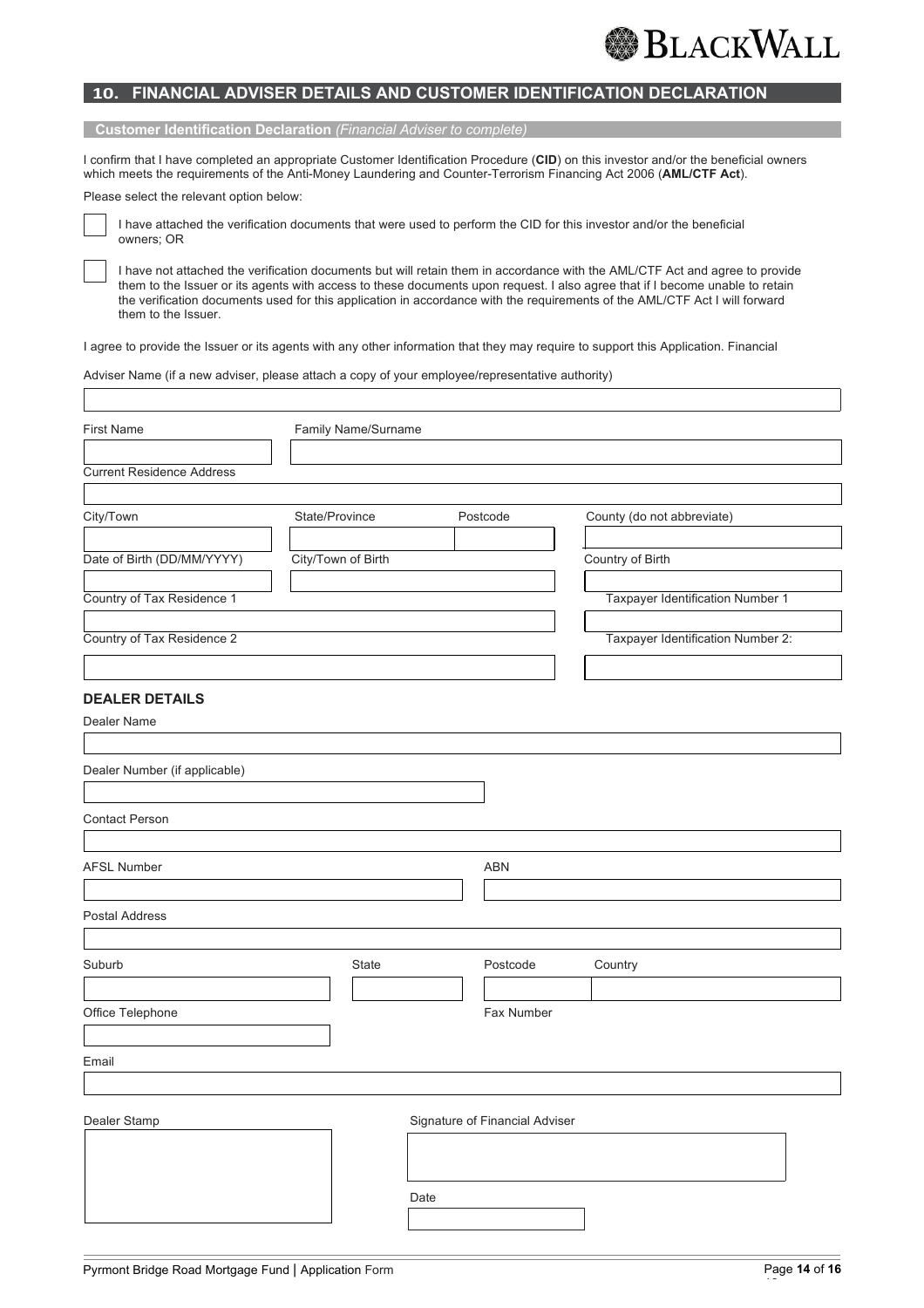

#### **Financial Adviser Access to Investor Information** *(Investor to complete)*

Please tick the box below if you wish your financial adviser to have access to information and/or to receive copies of all transaction confirmations. If no election is made, access to information and/or copies of transaction confirmations will not be provided to your financial adviser.

Please provide access to information and send copies of all transaction confirmations to my/our financial adviser. You may change

your election at any time by contacting the Issuer.

### **CERTIFYING A COPY OF AN ORIGINAL DOCUMENT**

All documents must be provided in a certified copy format – in other words, a copy of the original document that has been certified by an eligible certifier.

A 'certified extract' means an extract that has been certified as a true copy of some of the information contained in a complete original document by one of the persons described below.

Please note that we require the copy which was actually signed by the certifier (i.e. the original penned signature of the certifier).

#### **People who can certify documents or extracts are:**

- 1. A lawyer, being a person who is enrolled on the roll of the Supreme Court of a State or Territory, or the High Court of Australia, as a legal practitioner (however described).
- 2. A judge of a court.
- 3. A magistrate.
- 4. A chief executive officer of a Commonwealth court.
- 5. A registrar or deputy registrar of a court.
- 6. A Justice of the Peace.
- 7. A notary public (for the purposes of the *Statutory Declaration Regulations 1993*).
- 8. A police officer.
- 9. An agent of the Australian Postal Corporation who is in charge of an office supplying postal services to the public.
- 10. A permanent employee of the Australian Postal Corporation with 2 or more years of continuous service who is employed in an office supplying postal services to the public.
- 11. An Australian consular officer or an Australian diplomatic officer (within the meaning of the *Consular Fees Act 1955*).
- 12. An officer with 2 or more continuous years of service with one or more financial institutions (for the purposes of the *Statutory Declaration Regulations 1993*).
- 13. A finance company officer with 2 or more continuous years of service with one or more financial companies (for the purposes of the *Statutory Declaration Regulations 1993*).
- 14. An officer with, or authorised representative of, a holder of an Australian financial services license, having 2 or more continuous years of service with one or more licensees.
- 15. A member of the Institute of Chartered Accountants in Australia, CPA Australia or the National Institute of Accountants with 2 or more years of continuous membership.

## **POLITICALLY EXPOSED PERSONS (PEP)**

To comply with AML/CTF laws, we require you to disclose whether you are, or have an association with, a Politically Exposed Person ('PEP'). A PEP is an individual who holds a prominent public position or function in a government body or an international organisation in Australia or overseas, such as a Head of State, or Head of a Country or Government, or a Government Minister, or equivalent senior politician. A PEP can also be an immediate family member of a person referred to above, including spouse, de facto partner, child, and a child's spouse or a parent. A close associate of a PEP,

i.e. any individual who is known to have joint beneficial ownership of a legal arrangement or entity is also considered to be a PEP. Where you identify as, or have an association with, a PEP, we may request additional information from you.

#### **BENEFICIAL OWNER**

To comply with AML/CTF laws, we require you to disclose the Beneficial Owners. Beneficial Owner means an individual who ultimately owns or controls (directly or indirectly) the investor.

'Owns' means ownership (either directly or indirectly) of 25% or more of the investor.

'Controls' includes control as a result of, or by means of, trusts, agreements, arrangements, understandings and practices, whether or not having legal or equitable force and whether or not based on legal or equitable rights, and includes exercising and control through the capacity to determine decisions about financial and operating policies.